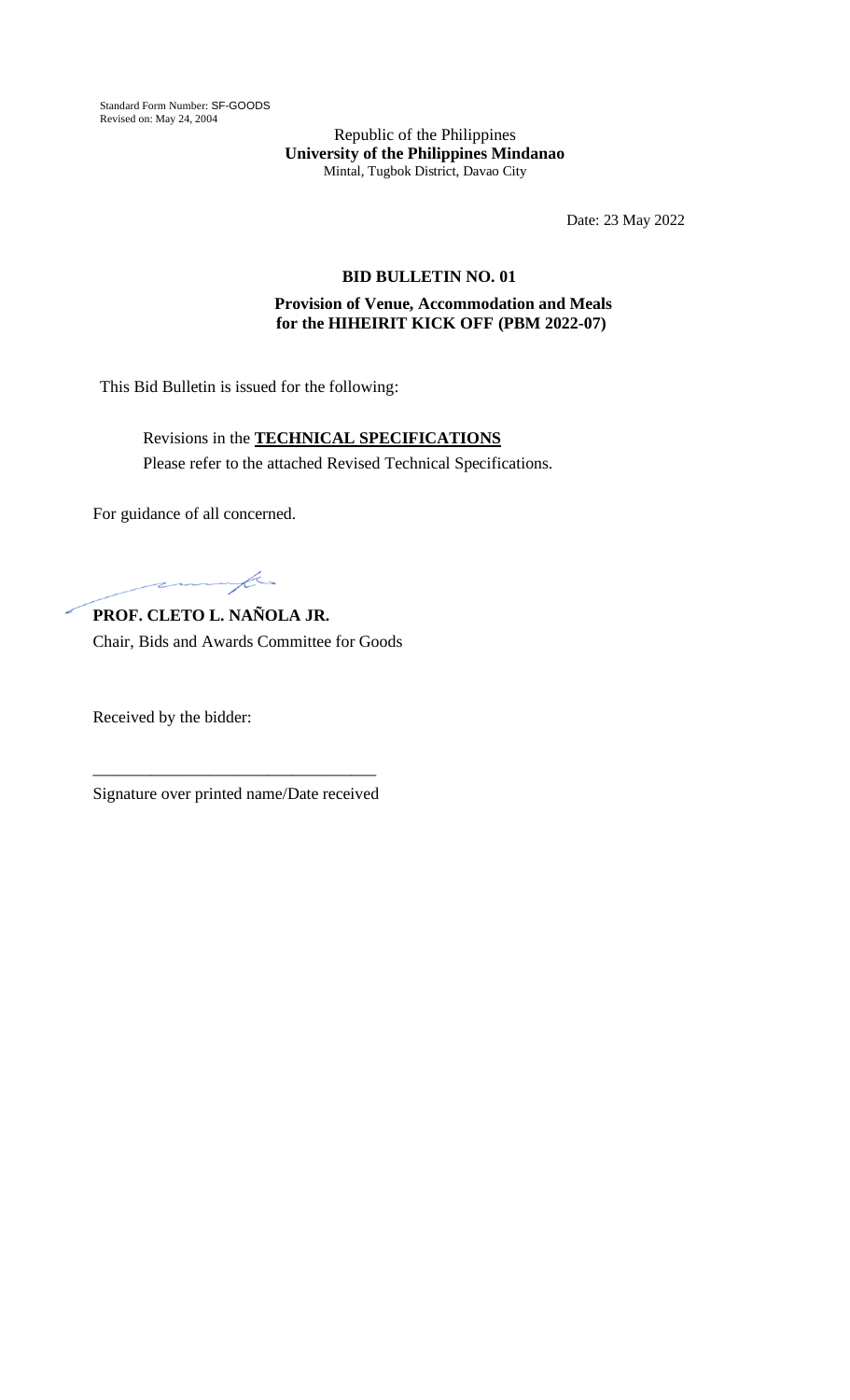| <b>Item</b> | <b>Specification</b> | <b>Statement of Compliance</b>                                                                                                                                                                                                                                                                                                                                                                                                                                                                                                                                                                                                                                                                                                                                                                                                                                                                                                                                                                                                                                                                                                             |
|-------------|----------------------|--------------------------------------------------------------------------------------------------------------------------------------------------------------------------------------------------------------------------------------------------------------------------------------------------------------------------------------------------------------------------------------------------------------------------------------------------------------------------------------------------------------------------------------------------------------------------------------------------------------------------------------------------------------------------------------------------------------------------------------------------------------------------------------------------------------------------------------------------------------------------------------------------------------------------------------------------------------------------------------------------------------------------------------------------------------------------------------------------------------------------------------------|
|             |                      | [Bidders must state here either "Comply" or "Not Comply"<br>against each of the individual parameters of each<br>Specification stating the corresponding performance<br>parameter of the equipment offered. Statements of<br>"Comply" or "Not Comply" must be supported by<br>evidence in a Bidders Bid and cross-referenced to that<br>evidence. Evidence shall be in the form of<br>un-amended sales<br>manufacturer's<br>literature.<br>unconditional statements of specification<br>and<br>compliance issued by the manufacturer, samples,<br>independent test data, as appropriate. A statement that<br>is not supported by evidence or is subsequently found to<br>be contradicted by the evidence presented will render the<br>Bid under evaluation liable for rejection. A statement<br>either in the Bidder's statement of compliance or the<br>supporting evidence that is found to be false either during<br>Bid evaluation, post-qualification or the execution of the<br>Contract may be regarded as fraudulent and render the<br>Bidder or supplier liable for prosecution subject to the<br>applicable laws and issuances.] |